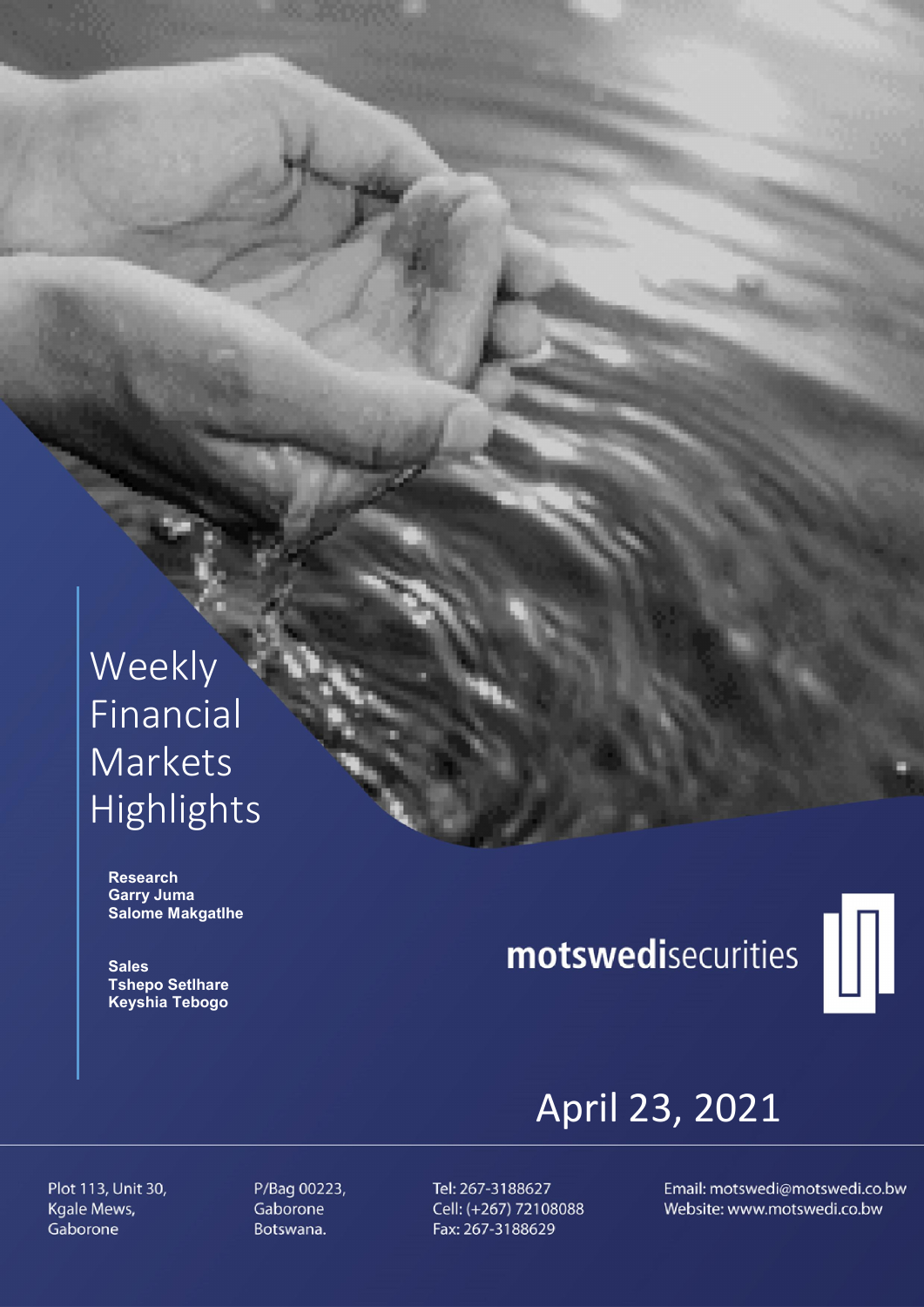motswedisecuriti

A member of the Botswana Stock Exchange

#### 1.0 Local Equity…

The race to qualify for Letshego's final dividend drove the stock's price up 5.6% in the week – recording the second consecutive week in gains. Investors vying to get the Company's outstanding 8.3 thebe gross dividend have until the  $27<sup>th</sup>$  April to buy in; the stock's ex-dividend date is the 28<sup>th</sup> April 2021. Interesting, the increase in demand for the stock, and as the price recovers, the lower the net dividend yield drops, closing the week at 14.8% from the prior week's closing 15.7%. Letshego's dividend yield remains the highest in the domestic equity board, indicating the undervalued nature of the stock's price. The stock closed the week at P0.76/share, with a year to date climb of 5.6%.

StanChart's 5 thebe price gain in the week was likely fuelled by strong demand for the stock in pursuit of the decent dividend recently declared. The company has a proposed dividend of 16 thebe outstanding, awaiting final regulatory approvals, with an exdividend date of  $5<sup>th</sup>$  May 2021. The stock ended the week valued at P1.55/share, being a 3.3% increase from the prior week's closing price and a 6.9% climb since the year began.

Absa clawed back 2 thebe in the week, ending at P5.40/share, marginally reducing its loss for the year to negative 18.2%. This move wiped out the stock's losses recorded in the month of April 2021.

Afinitas went on ahead and kicked off its official road to delisting from the Botswana Stock Exchange's Venture Capital Board. As a result the stock was the most actively traded stock in the week, claiming 91.48mn shares of the total volume of 102.03mn shares that went through the market. Trading on the BSE for the stock is now suspended, leaving the

delisting price at P0.16/share. This being an 82% discount from the year opening price of P0.89/share.

Property companies, Primetime and RDCP, were on the chopping block in the week as well, both dropping 1 thebe, ending the week valued at P2.49/linked unit and P2.13/linked-unit, respectively. The losses in the week further weighed on the respective stocks' performances in the year so far. Primetime was down 9.5%, while RDCP was down P0.9%by the weeks end.

| <b>COUNTER</b>        | 23 Apr<br>(t) | 16 Apr<br>(t) | <b>Change</b><br>(%) | <b>YTD</b><br>$(\% )$ |
|-----------------------|---------------|---------------|----------------------|-----------------------|
| LETSHEGO <sup>1</sup> | 76            | 72            | $+5.6$               | $+5.6$                |
| STANCHART 1           | 155           | 150           | $+3.3$               | $+6.9$                |
| NAP <sup>1</sup>      | 325           | 322           | $+0.9$               | $+1.2$                |
| ABSA 1                | 440           | 438           | $+0.5$               | $-18.2$               |
| <b>AFINITAS↓</b>      | 16            | 89            | $-82.0$              | $-82.0$               |
| $RDCP \downarrow$     | 213           | 214           | $-0.5$               | $-0.9$                |
| <b>PRIMETIME ↓</b>    | 249           | 250           | $-0.4$               | $-9.5$                |

*Source: Motswedi Securities, BSE* 

#### BSE Indices – Week ending 23 April, 2021

| <b>DCI Close</b>   | 6,546.75 |
|--------------------|----------|
| Weekly Change (%)  | $-0.08$  |
| YTD Change (%)     | -4.83    |
| <b>FCI Close</b>   | 1,550.93 |
| Weekly Change (%)  | 0.00     |
| YTD Change (%)     | $+0.24$  |
| <b>DCTRI Close</b> | 1,609.23 |
| Weekly Change (%)  | $-0.08$  |
| YTD Change (%)     | -3.33    |

*Source: Motswedi Securities, BSE*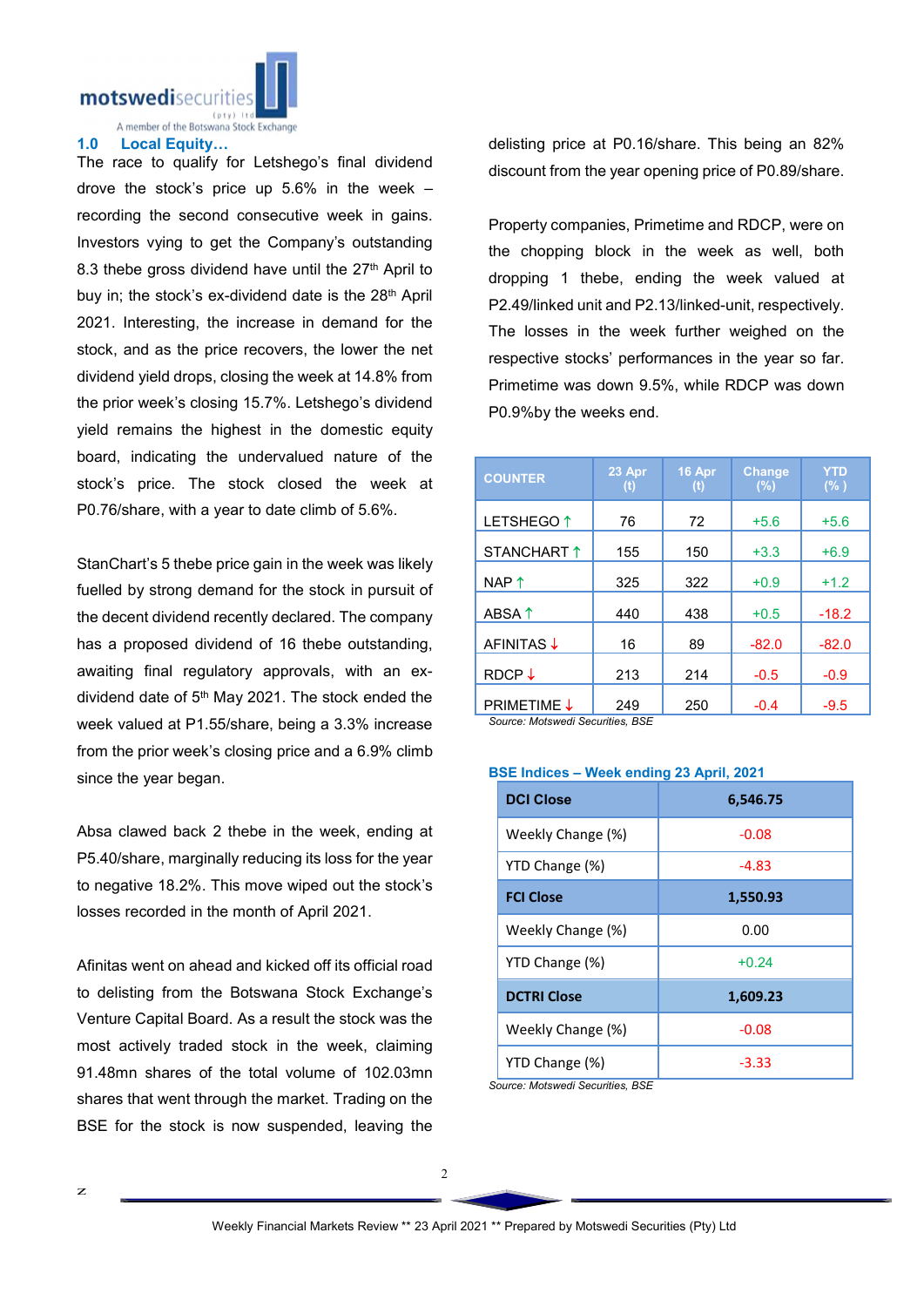

| Market Summary - Week ending 23 April, 2021 |  |  |  |
|---------------------------------------------|--|--|--|
|                                             |  |  |  |

| No. of Shares Trading    | 102,030,553 |
|--------------------------|-------------|
| Turnover (BWP)           | 37,522,793  |
| Turnover (USD)*          | 3,463,354   |
| No. of stocks trading#   | 16          |
| No. of stocks advancing# | З           |
| No. of stocks declining# | 3           |
| No. of stocks unchanged# |             |

*Source: Motswedi Securities, BSE \*US\$/BWP = 0.0923*

*# = Domestic Main Board*

### 2.0 Company Announcements

BancABC published an announcement pertaining to Atlas Mara Limited, ABC Holdings Limited and Access Bank Plc signing a share purchase agreement for the acquisition of 78.15% of the issued share capital in African Banking Corporation of Botswana Limited (i.e. BancABC Botswana). The transaction is expected to conclude in the first half of 2021, subject to the fulfilment of various customary conditions precedent including certain regulatory requirements by the Bank of Botswana and consents from other relevant authorities and certain counterparties. This transaction is expected to combine BancABC Botswana's strong retail banking operation with Access Bank's wholesale banking capabilities, providing significant scope for revenue diversification and growth in the corporate and SME banking segment. BancABC Botswana's customers to benefit from best-in-class digital platforms and product suites, leveraging Access Bank's group IT infrastructure.

Absa Bank Botswana Limited draws shareholders attention to the release of the Group's SENS announcement of 20 April 2021. The Company wishes to inform valuable shareholders that an agreement has been reached with Mr Daniel Mminele pursuant to which he has stepped down as

a director and Group Chief Executive of AGL and Absa Bank, and will cease to be an employee of the Group with effect from 30 April 2021. It has become clear to the parties that there is non-alignment on matters of strategy and culture transformation. The Group and Absa Bank Boards have appointed Jason Quinn as Interim Group Chief Executive with immediate effect, subject to regulatory approval. The Absa Group and Absa Bank Boards will announce the appointment of an Interim Group Financial Director in the coming days, following regulatory approvals.

Anglo American plc published its production report for the first quarter ended 31 March 2021. The company has a proposed demerger of the South African thermal coal operations. This is however, subject to shareholder approval on 5 May 2021. The company also signed a renewable electricity supply agreement for mains power at the Quellaveco copper project in Peru. All South American operations are expected to have 100% renewable electricity supply from 2022. In terms of production copper increased by 9% due to strong performances at both Los Bronces and Collahuasi. Platinum Group Metals (PGMs) production increased by 7%, with Mogalakwena production increasing by 17% due to higher throughput and grade. Iron ore production at Kumba increased by 10% driven by higher plant availability. Meanwhile rough diamond sales continued to improve amid midstream restocking following an encouraging holiday selling season for diamond jewellery in major global markets.

Anglo American plc further announced, regarding its final dividend of 72 US cents per ordinary share. The equivalent of the dividend detailed above, in Sterling is 51.551 pence per share and in Euros is

3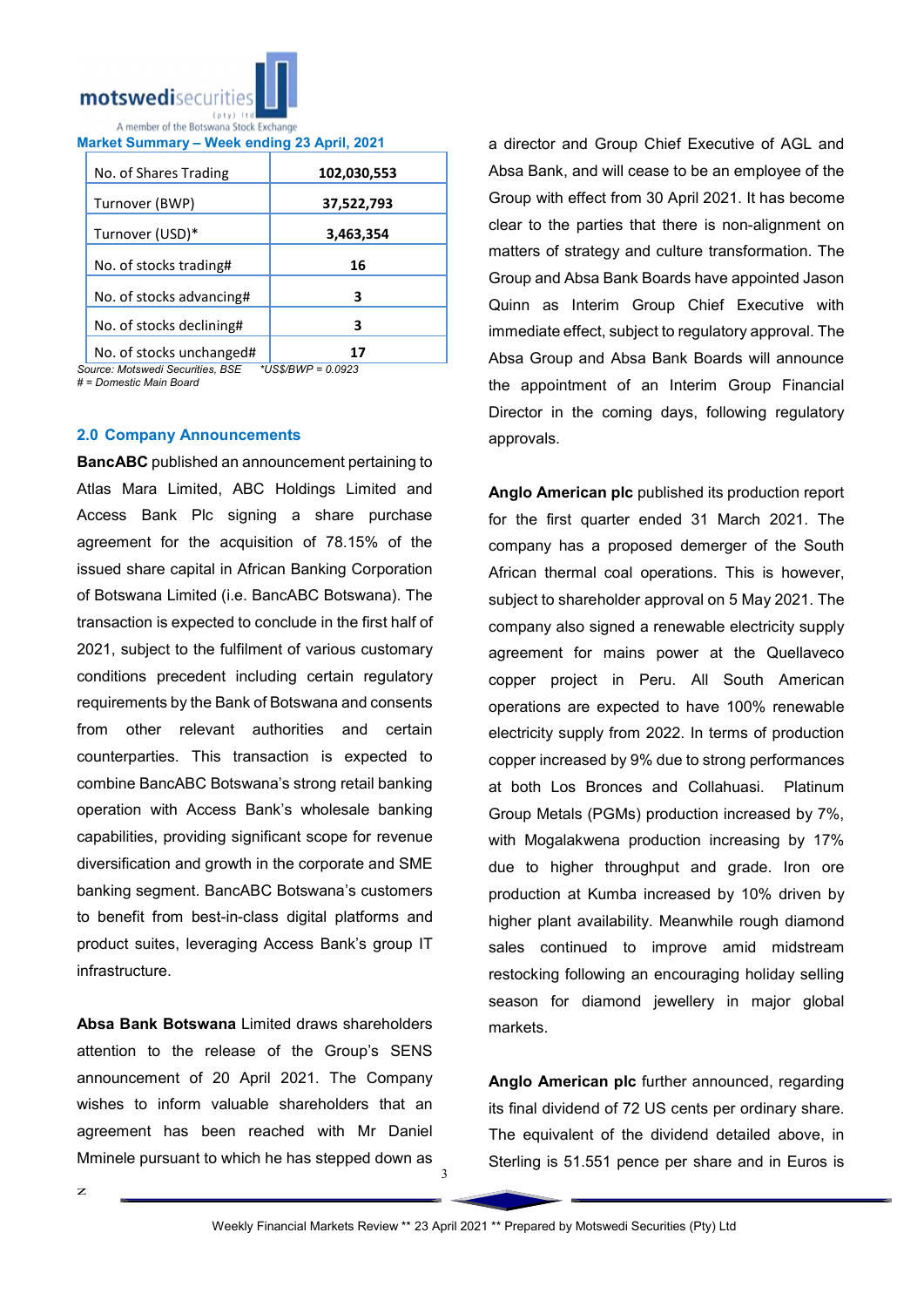

59.708 Euro cents per share based on exchange rates of US\$1=£0.715990 and US\$1=€0.829281. The US\$:£/€ conversion rates were determined by the actual rates achieved by Anglo American buying forward contracts for those currencies during the two working days preceding this announcement, for delivery on the dividend payment date. As announced on 25 February 2021, the equivalent of the dividend in South African Rand is 1050.55200 cents per ordinary share, based on an exchange rate of US\$1:R14.59100, taken on 24 February 2021. The payment date of the dividend is Friday, 7 May 2021.

Absa Bank Botswana notified shareholders are that on 26 March 2021 the Company declared a final dividend amounting to one hundred and seventy-six million pula (BWP 176 million), for the period ended 31 December 2020. The dividend will be payable on 20 May 2021 to those shareholders registered at the close of business on 10 May 2021, being the last date of shareholder registration, with an ex-dividend date of 6 May 2021. In accordance with Absa Group Limited's (AGL) stated principle of treating minorities fairly in respect of the separation costs incurred by the Company, following the Barclays Group separation from AGL, the Company Board resolved to declare a differentiated dividend such that minority shareholders will receive a final dividend of 26.499 thebe per share and AGL will receive a final dividend of 17.799 thebe per share.

Lucara Diamond Corp. announced that it will be publishing its 2021 First Quarter Results on Thursday, May 6, 2021 after market close in North America. The Company will host a conference call and webcast to discuss the results on Friday, May 7, 2021 at 7:00 a.m. Pacific, 10:00 a.m. Eastern, 3:00 p.m. UK, 4:00 p.m. CET.

z

**BBS** updated stakeholder on the suspension of the Managing Director and Company Secretary. Stakeholders were advised that the Company determined on 20 April 2021 to suspend Mr Pius Komane B Molefe ("Mr Molefe") from his duties as Managing Director of BBSL pending finalisation of litigation brought against the Company by Mr Molefe and Mr Sipho Hector Showa ("Mr Showa"). Stakeholders are further advised that Mr Showa has similarly been suspended from his duties as Head of Marketing, Communication and Company Secretary. The Company has appointed Mr James Kamyuka as acting Managing Director until a further appointment can be made. The court order obtained by the Company on 9 April 2021 was discharged on 19 April 2021, with the court ruling that the resolutions passed by BBSL's board of directors to dismiss Messrs Molefe and Showa on 5 April 2021 were a nullity by reason that Mr Molefe, in his capacity as a director, was not given proper notice of the Board meeting where these resolutions were passed.

G4S Botswana notified shareholders that the acquisition of G4S PLC by Allied Universal was successfully completed on the 6th April 2021. The acquisition creates a global leader in security with revenues of approximately \$18 billion, operations in over 85 countries and a workforce in excess of 800, 000 employees. Of greater significance the merger offers the opportunity to leverage the latest security technology to offer our customers exceptional value and service. There are no envisaged structural and operational changes in the company's subsidiary companies including G4S Botswana.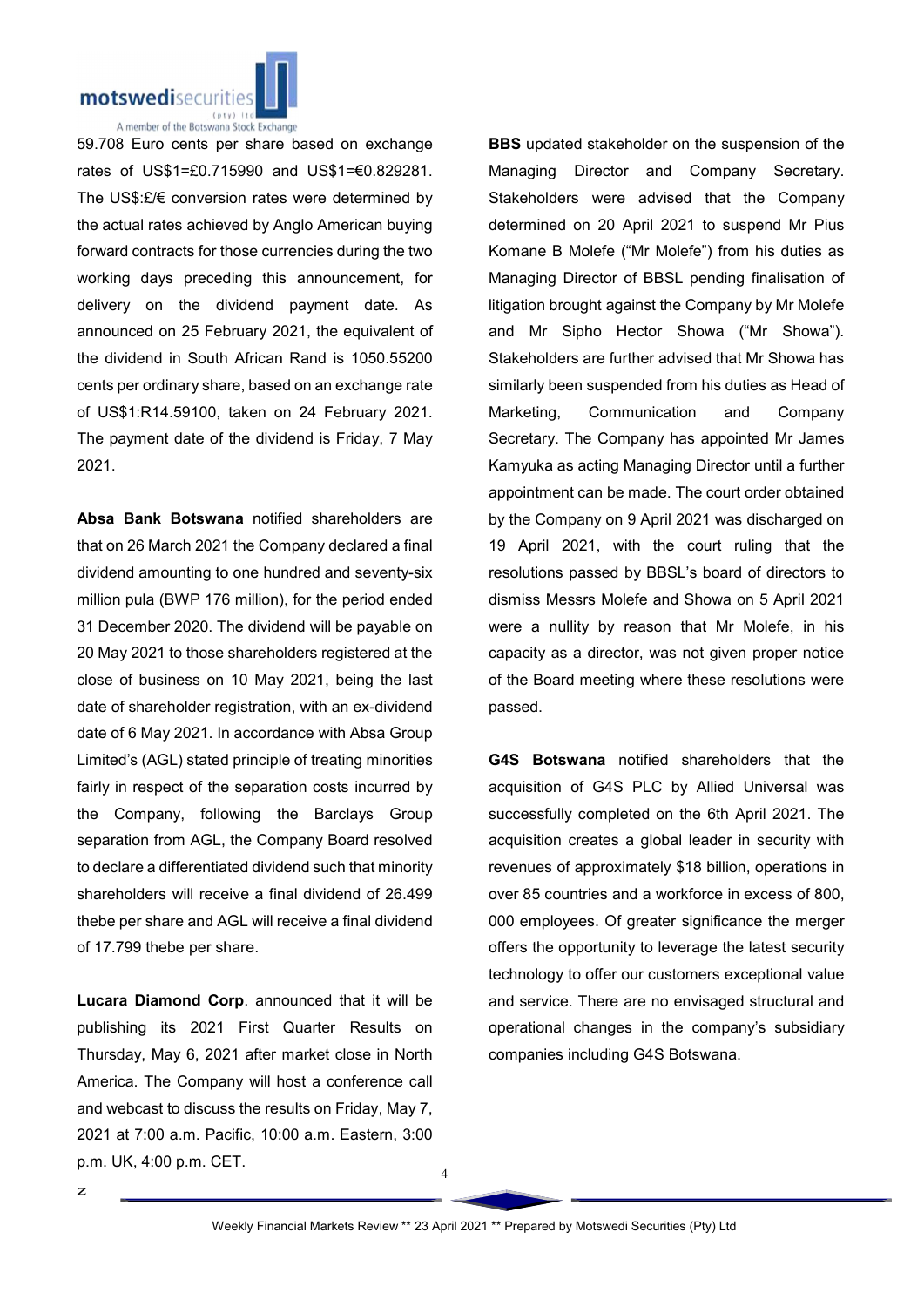

#### 3.0 Foreign Exchange…

The euro was up in the week, against its trading partners, supported by an improving economic outlook as the COVID-19 vaccine deployment continue to rise. Better than anticipated purchasing managers' index numbers for April in the euro zone further reinforced the economic recovery of the region. Capping the weekly gains for the unit were comments from the European Central Bank (ECB) President, stopping any speculation that the Central Bank will change its accommodative stance in the short term.

#### Domestic Exchange rates

| <b>Currency</b> | 23 Apr | 16 Apr  | <b>Change</b><br>$(\% )$ | YTD<br>$(\%)$ |
|-----------------|--------|---------|--------------------------|---------------|
| 四年<br>US\$/BWP  | 0.0923 | 0.0924  | $-0.11$                  | $-1.91$       |
| ∕<br>ZAR/BWP    | 1.3212 | 1.3146  | 0.50                     | $-0.62$       |
| 0<br>EUR/BWP    | 0.0768 | 0.0773  | $-0.65$                  | $-8.57$       |
| 픪똟<br>GBP/BWP   | 0.0666 | 0.0673  | $-1.04$                  | $-7.24$       |
| ↑●<br>JPY/BW    | 9.97   | 10.0600 | $-0.89$                  | $-2.54$       |
| CNH/BWP         | 0.5994 | 0.6037  | $-0.71$                  | $-8.73$       |

*Source: Bank of Botswana*

#### 4.0 Commodities…

z

(OPEC) and other non-OPEC members, which  $_5$ Oil prices were in line to post losses in the week, as concerns of the recovery in demand for oil and oil products weighed in. An increase in the daily recorded cases of the coronavirus in the world's third and fourth largest consumers of oil, being India and Japan, dampened expectations of a speedy recovery in the demand of the commodity. Also weighing on oil prices are ongoing talks between Iran and some world powers to resurrect the 2015 nuclear agreement, which has the potential of bringing back about 1mn to 2mn barrels per day of oil from Iran. This increase in output will be in addition to the expected increase from the Organization of the Petroleum Exporting Countries

intends to increase their output levels by about 2mn across the coming three months. OPEC and its allies are expected to meet next week, wherein the output levels will be a part of the agenda.

Gold was set to post its third week of gains following the US President's proposal to increase capital gains tax. This worked to weigh on the US Treasury yields, which in turn weakened the US dollar, making gold attractive to investors not buying the yellow metal in the US currency. Gold prices were up 0.53%, at the time of writing.

Silver and platinum were up as well for the week, 0.54% and 0.78% respectively.